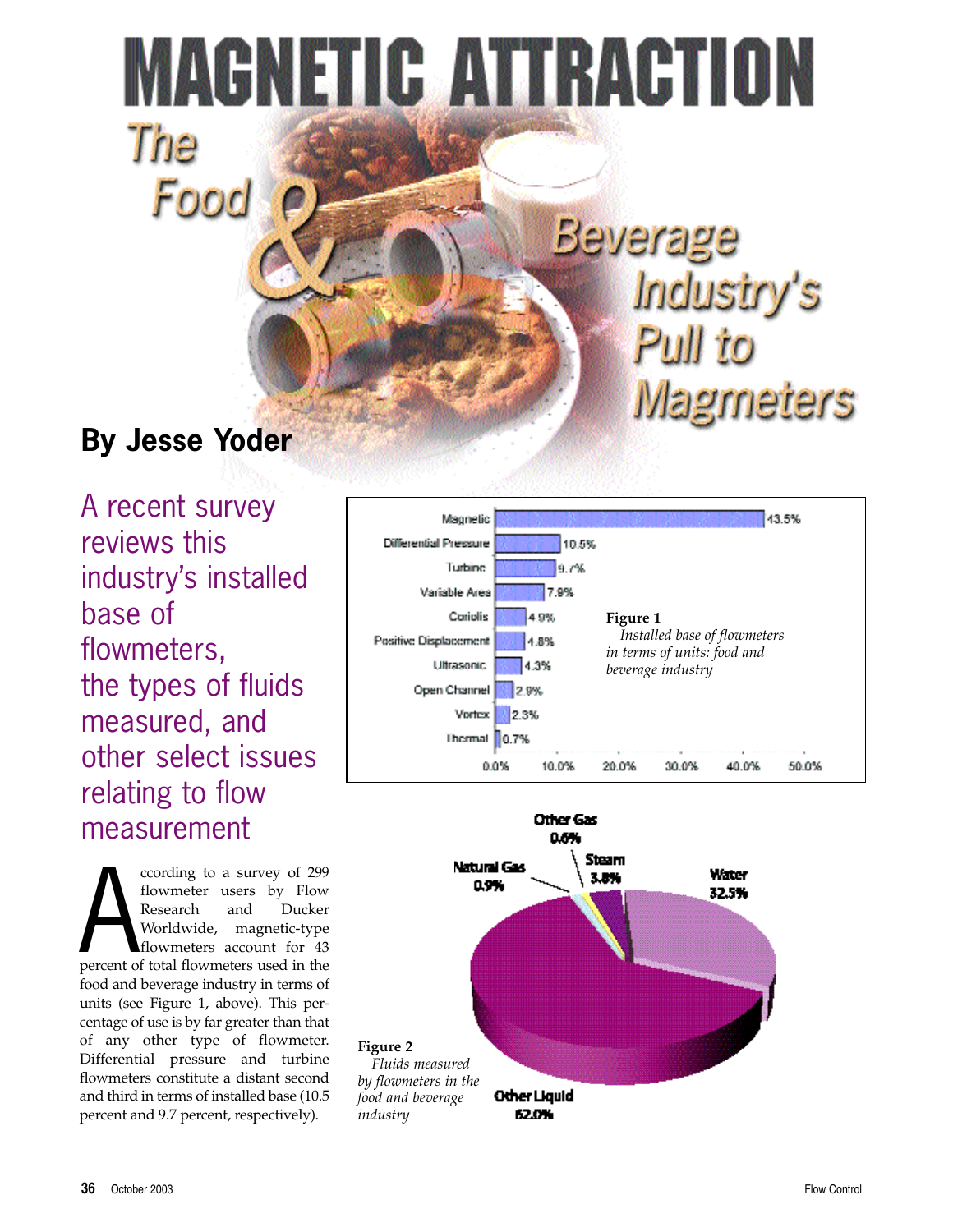| <b>Flowmeter Applications</b>                                     | <b>Survey Respondents</b><br><b>Using Application (Percent)</b><br>Total = $299$ |
|-------------------------------------------------------------------|----------------------------------------------------------------------------------|
| Water - measurement/flow                                          | 30.80                                                                            |
| Liquids - measure flow                                            | 12.80                                                                            |
| Monitor waste water/liquid                                        | 7.70                                                                             |
| Production of beer                                                | 7.70                                                                             |
| Measure cooking oil                                               | 7.70                                                                             |
| Measure edible fats/oil                                           | 7.70                                                                             |
| Measure flow of fruit juice/Control<br>and regulate flow of juice | 5.10                                                                             |
| Sugar - measure and control flow of sugar solution                | 5.10                                                                             |
| Measure volume of milk                                            | 5.10                                                                             |
| Measure speed when beer is being bottled                          | 5.10                                                                             |
| Process control/Flow process                                      | 2.60                                                                             |
| Natural gas - measure                                             | 2.60                                                                             |
| Steam $-$ monitor flow                                            | 2.60                                                                             |
| Gas - monitor flow                                                | 2.60                                                                             |
| Batch purposes/Batch control                                      | 2.60                                                                             |
| Measure flow of ingredients when making a paste                   | 2.60                                                                             |
| Measure volume of cleaning fluid                                  | 2.60                                                                             |
| Control pasteurization flow                                       | 2.60                                                                             |
| Control volume                                                    | 2.60                                                                             |
| Conditioning juice                                                | 2.60                                                                             |
| On decarbonization filters                                        | 2.60                                                                             |
| Measure cod liver oil                                             | 2.60                                                                             |
| Measure quantity                                                  | 2.60                                                                             |
| Measure beverage                                                  | 2.60                                                                             |
| Measure speed of truck cleansing                                  | 2.60                                                                             |
| Iced water placement in truck                                     | 2.60                                                                             |
| Remove and peel off certain substances                            | 2.60                                                                             |
| Measure wine                                                      | 2.60                                                                             |
| Beer placement in truck for transportation                        | 2.60                                                                             |
| Spirit transfer                                                   | 2.60                                                                             |
| Measure power supply                                              | 2.60                                                                             |

Note: total of percentages are greater than 100 percent due to possible multiple responses in survey.

#### **Figure 3**

*Flowmeter application usage in the food and beverage industry*

### **Magnetic Flowmeter Popularity**

Magnetic flowmeters are popular in the food and beverage industry because they are nonintrusive, thereby interfering very little with the liquid being measured. While Coriolis meters are also used, those designed around curved tubes may have cleaning issues. Magnetic flowmeters,

which keep the flow in a straight line, can be readily cleaned with procedures known as clean-in-place (CIP) and steam-in-place (SIP). With these procedures, the flowmeters are flushed with very hot water or steam for several minutes until clean.

Magnetic flowmeters are also wide-



ly used in the food and beverage **Circle 25 or Request Info Instantly at** *www.flowcontrolnetwork.com*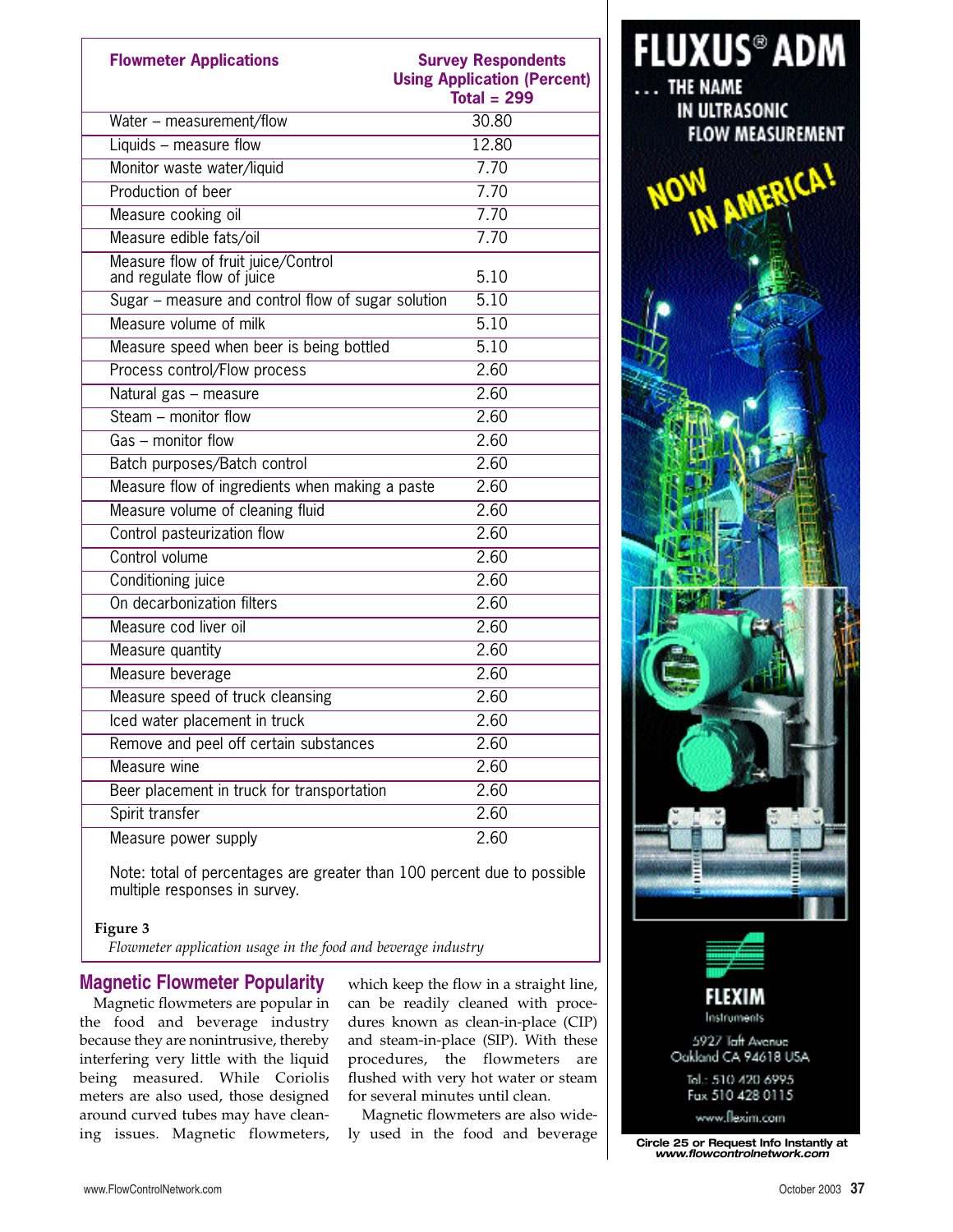

**Figure 4** *What degree of accuracy do you require in your flowmeters?*

industry because they have a number of different linings suitable for sanitary applications. Lining options often represent a significant consideration when purchasing flowmeters. Types of liners include hard and soft rubber, polyurethane, Teflon, PFA, and ceramic. Liners are selected based on a number of factors including cost, temperature and pressure range of the

liquid, and the caustic nature of the liquid. For example, PFA and Teflon are quite tolerant of high temperatures, while polyurethane performs better at lower temperatures.

#### **Fluid Measurement Requirements**

Popularity of magnetic flowmeters is also attributed to the fact liquids constitute the largest percentage of fluids measured in the food and beverage industry. Figure 2 (see page 36) illustrates how end users responded when asked what type of fluid their flowmeters are measuring. Almost 95 percent of fluids measured by flowmeter are either water or other type of liquid. Gas and steam flow measurement accounts for the



**Circle 28 or Request Info Instantly at** *www.flowcontrolnetwork.com* **Circle 30 or Request Info Instantly at** *www.flowcontrolnetwork.com*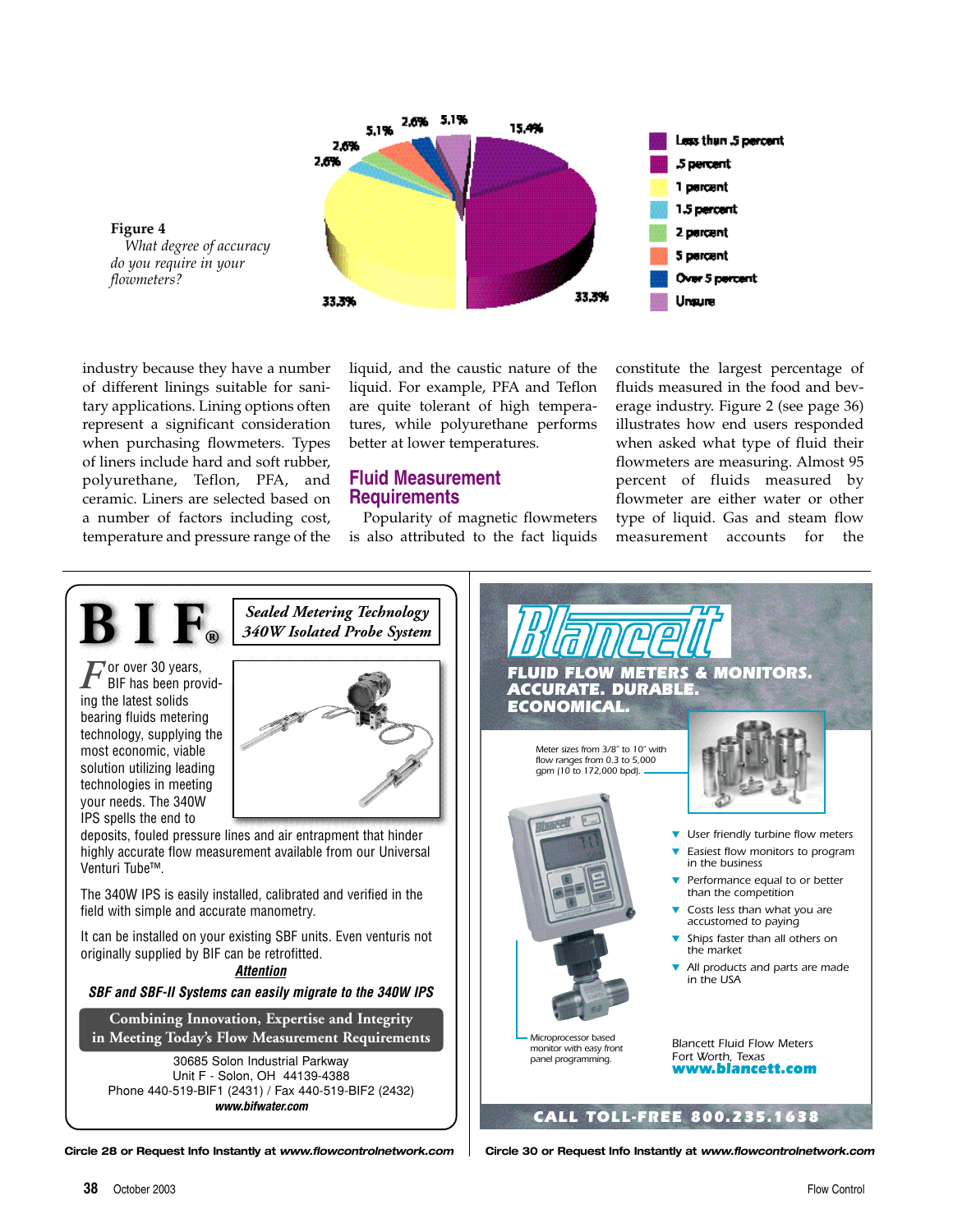remaining proportion, according to survey results.

When evaluating application suitability, magnetic flowmeters are uniquely qualified with regard to liquid measurement requirements. Due to conductivity limitations, magnetic flowmeters are unable to measure steam and gas flow. And, by selecting the most appropriate liner, this type of flowmeter can manage a variety of temperatures, pressures, and caustic materials. Magnetic flowmeters are also able to measure liquid flows with a high degree of accuracy, often in the range of  $\pm 0.5$  percent.

#### **Flowmeter Applications**

Figure 3 (page 37) delineates common flowmeter application usage in the food and beverage industry according to survey results. In addition to measuring unspecified types



of liquids, flowmeters are also used to measure a variety of liquids such as milk, beer, cooking oil, and edible fats. These measurements are made possible by a variety of flowmeter types that take into consideration factors such as liquid viscosity, for example.

#### **Accuracy Considerations**

Flowmeter accuracy requirements

**Figure 5** *Would you pay more for a higher degree of flowmeter accuracy?*

rate high in level of importance among end users surveyed (see Figure 4, page 38). The majority of respondents (80%) define accuracy level needs of at least ±1 percent. Some flowmeters are used in custody transfer and billing applications. Others are used for measuring internal transfers of fluids. These results are consistent with data from other

SINGLE SOURC





**Circle 27 or Request Info Instantly at** *www.flowcontrolnetwork.com* **Circle 33 or Request Info Instantly at** *www.flowcontrolnetwork.com*